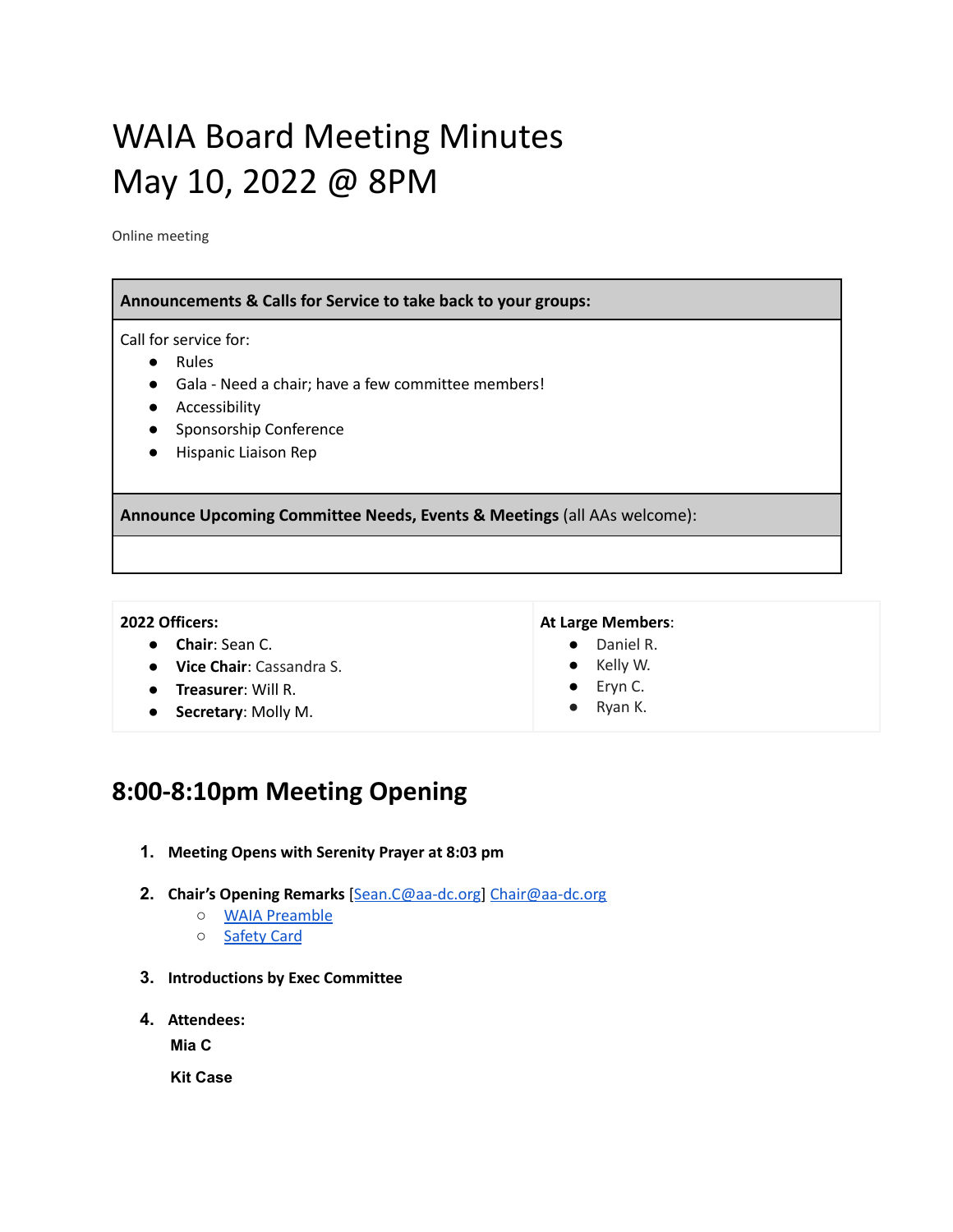**Claire Starling**

**Terry Hoffeld**

**Molly M**

**Jackie M**

**Kelly V**

**Margaret F**

**Sean C**

**Cassandra S**

**Daniel Read**

**Michael Garbus**

**Sydney T**

**Karen O'Keefe**

**Andrew Robbins**

**Eryn chaney**

**Maggie**

**Chrissy McDaniel**

**Karl V.**

**Ryan**

**Carrie Greene**

**Devon Whitaker**

**Angela Kennedy Acree**

**Gary G**

**Evelyn**

**Jeanine**

**Joe s**

**Evelyn E**

**Turpy Woods-Starling**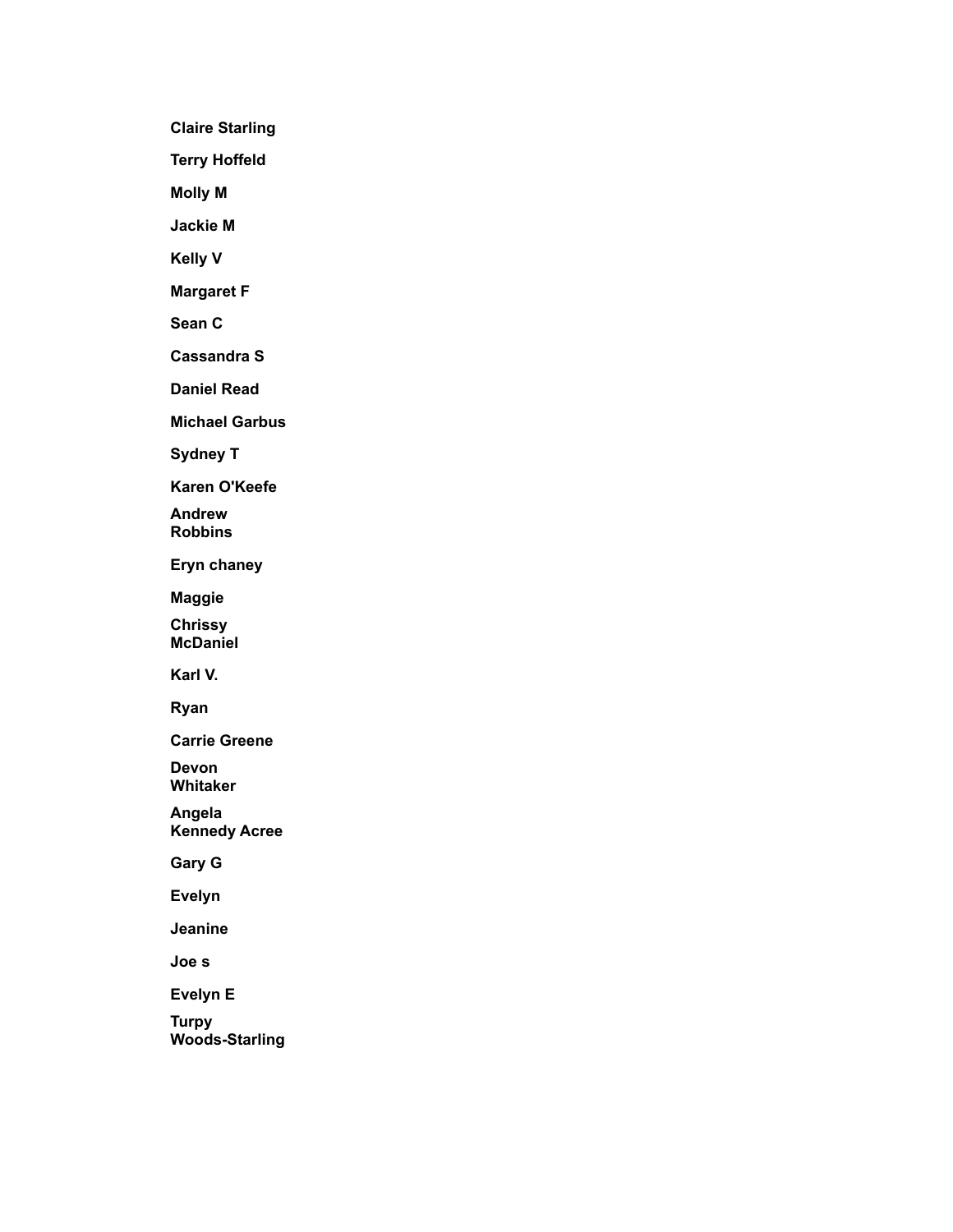## **5. Approval/Changes to Previous Meeting's Minutes:** April 2022 [Minutes](https://docs.google.com/document/d/1iADgV9NlItRhydnst8bnZPqYJ6lxMdFhIPGoYL9WqbU/edit) DRAFT

- Minutes approved.
- **6.** [secretary@aa-dc.org] See past meeting minutes here: <https://aa-dc.org/board-minutes>
- **7. Executive Committee Meeting Report** [[executivecommittee@aa-dc.org\]](mailto:mexecutivecommittee@aa-dc.org)
	- Calls for Service: Open positions/Board agenda items for May:
		- i. Accessibility chair is open
		- ii. Rules: (By-Laws): [rules@aa-dc.org](mailto:rules@aa-dc.org)
		- iii. Gala:  $\frac{gala@aa-dc.org}{C}$  $\frac{gala@aa-dc.org}{C}$  $\frac{gala@aa-dc.org}{C}$ : Cassandra is keeping a list of committee member volunteers;
		- iv. Sponsorship Conference: [sponsorconference@aa-dc.org](mailto:sponsorconference@aa-dc.org); no interest been expressed
			- 1. Will suggested featuring need for chair in the Reporter
		- v. Hispanic Liaison Chair
		- vi. Question came up regarding eligibility for Committee Chairs (if they must be active, voting board members); Cassandra will check by-laws and provide clarification at the board meeting
- Committee Write up to feature in the New Reporter
	- Options for June edition (due May 15)
		- Eryn/H&I (originally slated for May edition but we ran Outreach instead)
		- Will will have an article for the May Reporter on Sponsorship conference
		- Karen O may have content from CPC for the June or July issue
- 990 has been corrected and signed and sent to accountants for submission
- Tech Committee Cassandra will give an update on the email list and outreach project
	- Luella and Cass updated Mail Chimp contact list (500 people added to the master New Reporter list; only 12 people asked to be removed)
	- The New Reporter included these names when it was sent out in April (May edition)
- Will gave Sean letter to add Luella for official signatory rights on bank account.
- Kelly W
	- Sean reported that his group "Yacht Club" where he's now Treasurer, was read the script word for word, and immediately doubled the amount given. He encourages all meetings to read the script at all meetings.
	- $\circ$  Per Kelly, it's not showing up in our finance numbers, so we need to keep getting the word out. We have a higher deficit; have a fraction of what we need; last year
	- Group contributions are level; individual contributions are still lower than last year.
	- We have a \$7K deficit.
	- $\circ$  Molly asked about Memorial gifts, and they are acceptable as long as the gift comes from an AA member.
	- Kelly will do a FAQ on budget and shortfall
	- We will do a link or prepare the language to provide in next week's meeting to the group Reps; can post it in the chat, and / or We can do it both ways, the link and the language.
	- We could have the link go straight to the donation page.
	- We could use the QR code which is used by the more Tech Savvy members.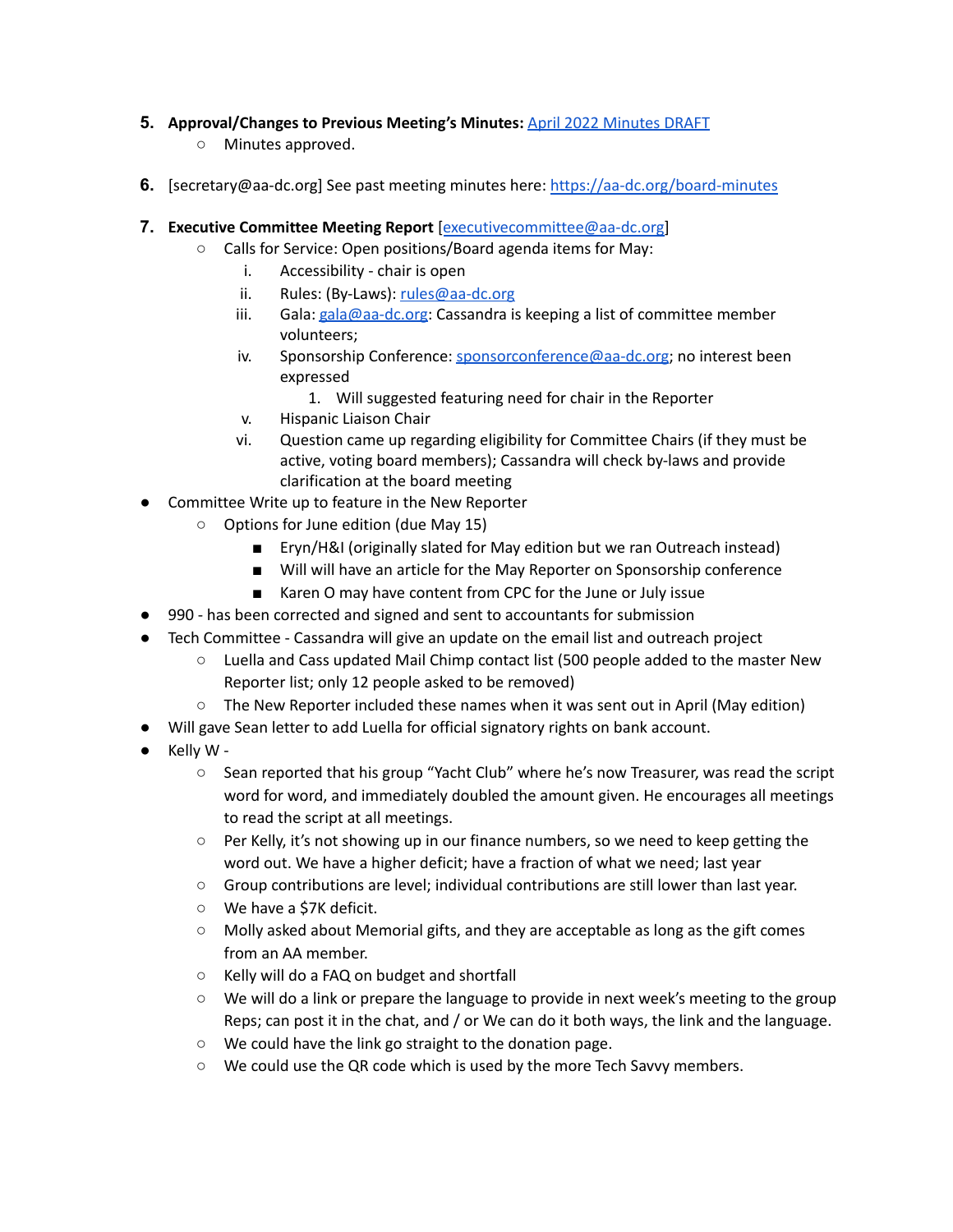# **8:10-8:20pm Standing Reports**

- **8. Registrar's Report** [Mia C.] [registrar@aa-dc.org](mailto:registrar@aa-dc.org)
- **9. Office Admin Report** [Luella T. [aa-dc@aa-dc.org](mailto:aa-dc@aa-dc.org); 202-966-9115; [www.aa-dc.org](http://www.aa-dc.org)]

#### **Report to the Board 05/10/2022**

#### **April Calls – 227**

12 for help. This includes people getting  $12<sup>th</sup>$  step calls and those oldtimers and newcomers who just need to talk for a short time

- 80 WAIA Business
- 30 Literature & Chip Orders (questions answered & orders filled)
- 130 Meeting Information: Some of the meeting info calls were asking for passwords
	- 1 No Meeting at Location. (Unity place 8:30p deleted after followup)
	- 5 Al-anon (Third Party)
	- 32 Walk-ins to the office

#### **April Chats from Helpchat – 83**

- 6 for help. This includes brand new people asking about AA
- 9 WAIA Business
- 0 Literature & Chip Orders referred to office staff
- 56 Meeting Information: Some of the meeting info calls were asking for passwords
	- 6 Al-anon (Third Party)
- 6 Miscellaneous

We are in need of more volunteers willing to come into the office to answer phones. Here are the shifts that are currently available if you'd like to volunteer. We can also always use Help chat volunteers who can do it from home. Email help@aa-dc.org for more information or call 202-966-9783 and ask for Luella or Clo'via.

**Available In Person Shifts:** Saturday, 1-4 PM; Saturday, 4-7 PM; Sunday 1-4 PM

#### **Current Office Hours:**

Monday, Tuesday, Wednesday, Thursday, Friday and Sunday: 10:00 AM - 7:00 PM. Saturday: 10:00 AM - 1:00 PM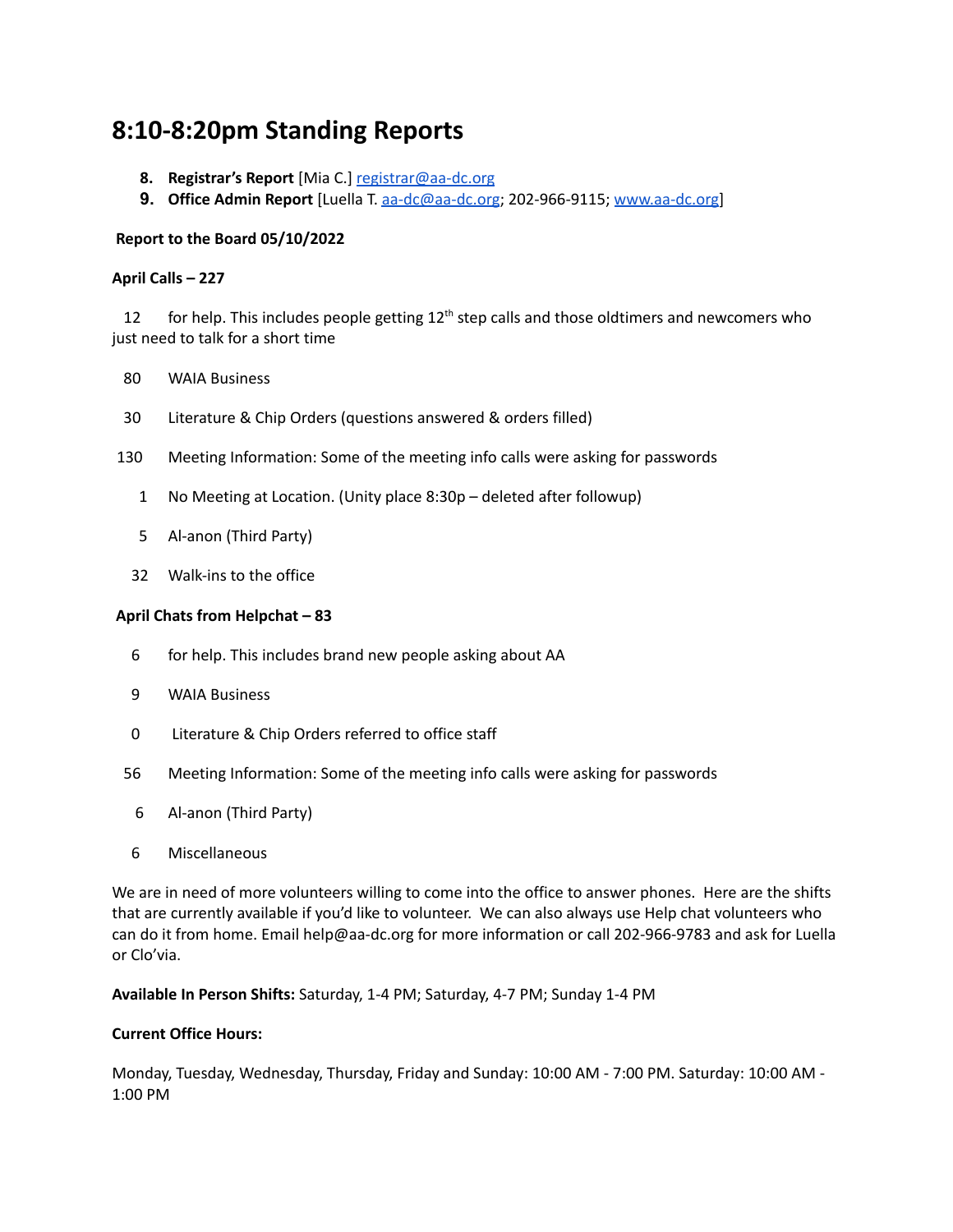Email help@aa-dc.org for all meeting information changes. Please let us know if a meeting is no longer meeting either online or In-Person. It's very discouraging for someone trying to access their very first meeting if no one is there.

#### **10. Finance & Treasury Report for May 10, 2022**

[Finance Committee: [finance@aa-dc.org;](mailto:finance@aa-dc.org) Treasurer: [will.r@aa-dc.org\]](mailto:will.r@aa-dc.org) All reports can be found at <https://aa-dc.org/finance>

| <b>Profit and Loss Comparison - Net Income</b> | <b>Balance Sheet Comparison - Total Assets</b> |  |  |  |  |
|------------------------------------------------|------------------------------------------------|--|--|--|--|
| April 2021: \$ -7,002                          | April 2021: \$206,744                          |  |  |  |  |
| April 2022: $\frac{1}{2}$ -936                 | April 2022: \$162,296                          |  |  |  |  |

#### **Notes:**

- Current reserves are still above the \$150K level determined to be "prudent"
- However, revenues in the first four months of 2022 are significantly below budget, and below last year's levels.
- The current budget includes very little discretionary spending; spending cuts would be challenging
- Board Members (Group Representatives) are asked to provide the below suggested language to their group's secretary or treasurer, to be read when 7th tradition collections are taken, to increase contributions in support of WAIA's essential work
- **•** Groups may also direct their members to <https://aa-dc.org/give>

**Suggested language for 7th Tradition:** The Washington Area Intergroup Association (WAIA) needs our support. Contributions this year are 35% below budget, and down 25% from last year. Please help ensure that the office can continue to serve as AA's DC headquarters; answering calls 24/7, maintaining a current record of all meetings in the area, and providing other essential services to the still sick and suffering alcoholic. You can make a contribution directly on the WAIA website [aa-dc.org](http://aa-dc.org/)/give, or via Venmo to @WAIA.

|                            | <b>April 2022</b> |               |          |          | Year to Date 2022 |                   |                 |          |
|----------------------------|-------------------|---------------|----------|----------|-------------------|-------------------|-----------------|----------|
| <b>Versus Budget</b>       | Actual            | <b>Budget</b> | Variance | % Budget | Actual            | <b>Budget</b>     | <b>Variance</b> | % Budget |
| <b>Sales</b>               | 2,554             | 6,136         | $-3,582$ | 42%      | 9,311             | 12,750            | $-3,439$        | 73%      |
| Cost of Goods              | $-483$            | $-4,504$      | 4,021    | 11%      | $-2,243$          | $-14,398$         | 12,155          | 16%      |
| <b>Group Contributions</b> | 7,601             | 7,834         | $-233$   | 97%      | 31,801            | 37,133            | $-5,332$        | 86%      |
| Individual Contributions   | 1,805             | 1,141         | 663      | 158%     | 9,396             | 20,921            | $-11,525$       | 45%      |
| Events                     |                   |               | 0        | N/A      |                   |                   | 0               | N/A      |
| <b>Gross Income</b>        | 11,477            | 10,607        | 870      | 108%     | 48,264            | 56,405            | $-8,141$        | 86%      |
| <b>Expenses</b>            | $-12,413$         | $-13,227$     | 815      | 94%      | $-55,471$         | $-51,439$         | $-4,032$        | 108%     |
| Net Income                 | -9361             | $-2,620$      | 1,684    | ٠        | $-7,206$          | 4,967             | $-12,173$       |          |
|                            |                   |               |          |          |                   |                   |                 |          |
| <b>Versus 2021</b>         | <b>April 2022</b> |               |          |          |                   | Year to Date 2022 |                 |          |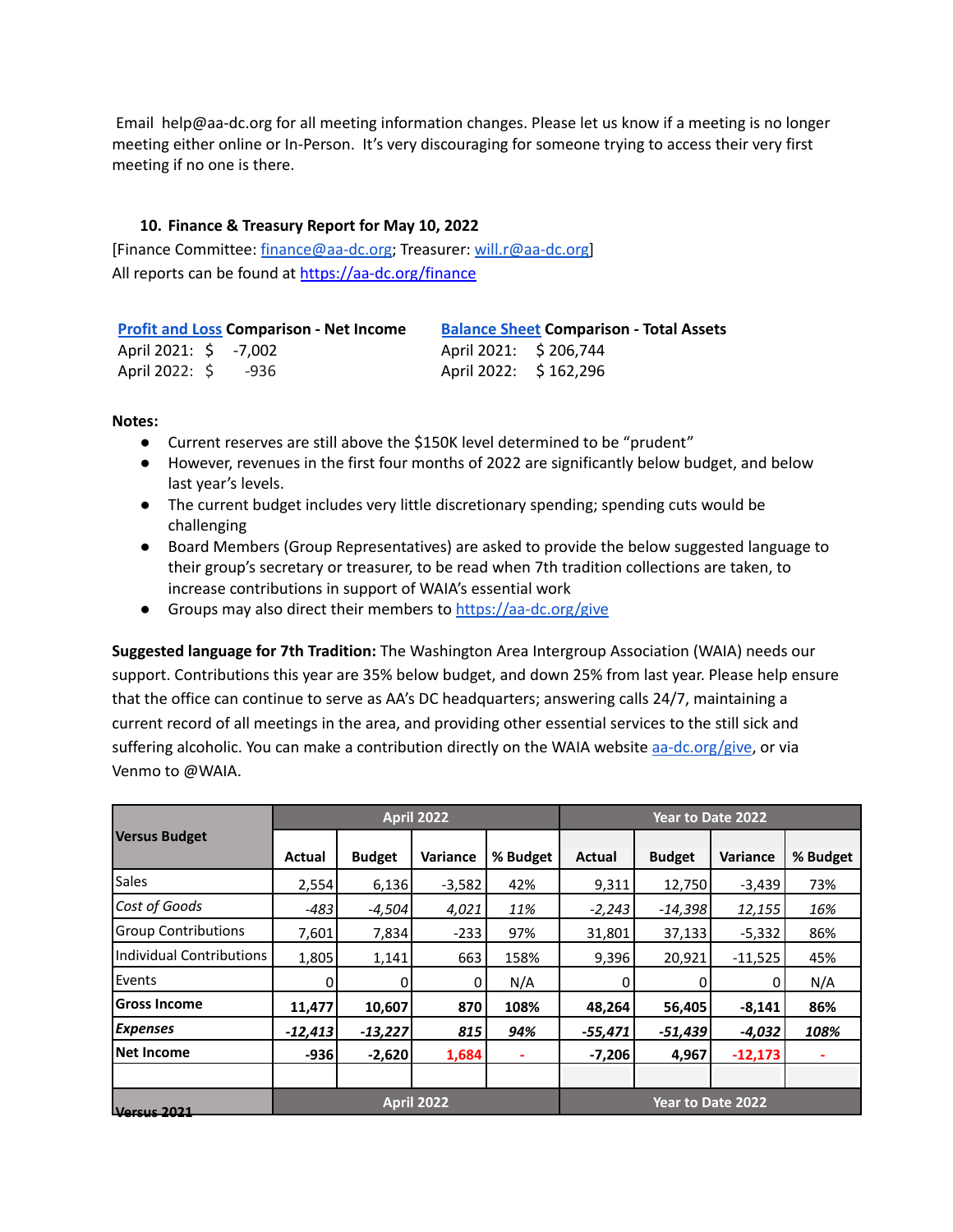|                            |               |           |                 | % Prior |           |           |          | % Prior |
|----------------------------|---------------|-----------|-----------------|---------|-----------|-----------|----------|---------|
|                            | <b>Actual</b> | 2021      | <b>Variance</b> | Year    | Actual    | 2021      | Variance | Year    |
| Sales                      | 2,554         | 1,068     | 1,486           | 239%    | 9,311     | 4,985     | 4,326    | 187%    |
| Cost of Goods              | $-483$        | $-4,858$  | 4,375           | 10%     | $-2,243$  | $-6,027$  | 3,784    | 37%     |
| <b>Group Contributions</b> | 7,601         | 6,521     | 1,080           | 117%    | 31,801    | 30,908    | 893      | 103%    |
| Individual Contributions   | 1,805         | 950       | 855             | 190%    | 9,396     | 17,414    | $-8,018$ | 54%     |
| Events                     | 0             |           | 0               | N/A     |           |           | 0        | N/A     |
| lGross Income              | 11,477        | 3,681     | 7,796           | 312%    | 48,264    | 47,280    | 985      | 102%    |
| <b>Expenses</b>            | $-12,413$     | $-10,683$ | $-1,730$        | 116%    | $-55,471$ | $-49,864$ | $-5,606$ | 111%    |
| Net Income                 | $-936$        | $-7,002$  | 6,066           |         | $-7,206$  | $-2,585$  | $-4,622$ |         |

# **8:15-8:45pm Discussion & Committee Reports**

Submit new business to [executivecommittee@aa-dc.org](mailto:executivecommittee@aa-dc.org)

#### **11. Call for Service!**

- Rules Needs a chair; email [Sean.c@aa-dc.org](mailto:Sean.c@aa-dc.org) if interested
- Gala Need a chair; have a few committee members! email [Sean.c@aa-dc.org](mailto:Sean.c@aa-dc.org) if interested
- Accessibility Per Teresa: No chair yet, but Teresa will brief anyone who takes on the role.
- Sponsorship Conference; Need a chair; Per Will we need at least 6 on committee and he will brief any new chair in how it works. [will.r@aa-dc.org](mailto:will.r@aa-dc.org)
- Hispanic Liaison Rep: email [Sean.c@aa-dc.org](mailto:Sean.c@aa-dc.org) if interested

#### **12. Technology Committee [[tech@aa-dc.org\]](mailto:tech@aa-dc.org)**

Next Tech Comm meeting takes place the Monday before the executive committee meeting. Next meeting May 2, 2022

<https://us02web.zoom.us/j/86782798679?pwd=YTU5bjlTMHJwemZobWR5b0l4RVJMQT09>

- List is consolidated
- Trying to find tech and outreach come together
- Perhaps have a reminder in the New Reporter
- We're getting a password manager in place
- Luella received presentation form the Baltimore Intergroup with a template for the Where and When that will be useful
- Trying to get Zoom Bomber guidelines updated and on the website
- **13. Gala Committee:** Call for service please contact Jackie M to join/for more information [Jackie.m@aa-dc.org](mailto:Jackie.m@aa-dc.org)
	- Trying to reschedule planning meeting

#### **14. H&I Report:** Eryn C.

- Several meetings have been "taken over"; eg, Avery Road has 3 meetings that require women to take meetings there. Contact Eryn with any
- Shepherd's Table has moved to Wednesday; has a chair to manage meeting there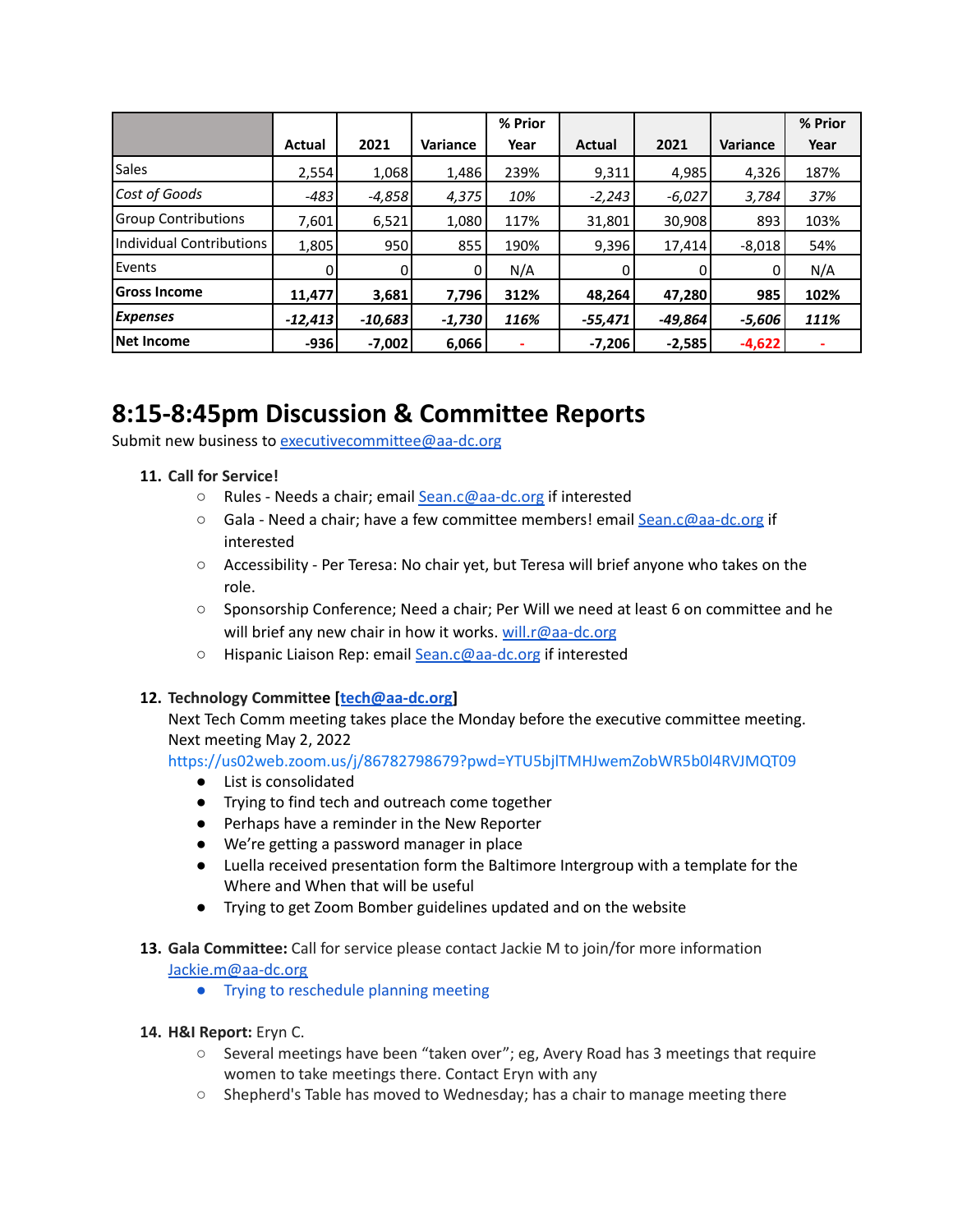- Holy Cross (WebX) may be taken over by the Cosmopolitan Group
- Many jails and hospitals are still in a holding pattern
- We're donating quite a lot of books this week.
- Money rec'd by WAIA helps us to donate books, etc to H&I groups
- Update on new request for meeting at "Old Soldier's Home" in NE? Eryn is in contact with them and as soon as a date is established, she will announce it.
- **15. CPC/PI Report:** Karen O. (CPC = Cooperation with Professional Community) and PI Public Information)
- Not a lot to report on CPC right now;
- Radio stations (WCRW 1190 AM) are running 2 announcements directing people to meetings.
- Clovia asked re outreach to other radio stations; will this also be NY PSAs.

Call to Action: We need you. We need your energy, your service and your ideas. Carry the message to professionals who can help suffering alcoholics find their way to AA! One hour max. Contact: Karen O. 301-529-9451 (call or text) karen.o@aa-dc.org

### **16. Nightwatch: group of volunteers who answer phones (6-10am)**

#### **17. Rules Committee - chair needed**

● Cassandra explained duties of Rules Committee (must be an active or previous board member, executive committee or chair to be eligible); no volunteers.

#### **18. Gala Committee Chair: Jackie M.**

- Jackie reported that there's a lot of information available, for the Gala Spring of 2023
- Devon offered to chair the Gala Committee, will contact Sean
- Cassandra/Jackie will share the docs that were left by the previous chair

### **19. Outreach report (submitted in writing after the meeting), Teresa R:**

I prepared and submitted to Luella and the New Reporter three notices for the May 15th issue. The first notice is an invitation to AA members to join the outreach committee. The second notice is a request to readers of the New Reporter to spread the word that the monthly electronic copy is free and they should sign up. The third notice is a request for all WAIA Board Reps and their Alternates to send the Outreach Committee details of their representation so that we can begin to understand which groups have Board members and which groups don't. Maybe we will finally create such a list!

- **20. Accessibility Comm Chair:** Still no volunteer
- **21. Sponsorship Workshop Chair:** No one volunteered as yet.
- **22. Hispanic Liaison -** No one volunteered as yet.
- **23. N. Virginia Liaison -** No one volunteered as yet.
- **24. Any other business for discussion?**
	- None
- **25. Anniversaries & Announcements**
	- **● Maggie - 15 years**
	- **● Cassandra - 4 years**
	- **● Chrissy - 8 years**
	- **● Jackie - nevermind**
	- **● Primary Purpose Meeting needs support (Big Book discussion; 90 minutes)**